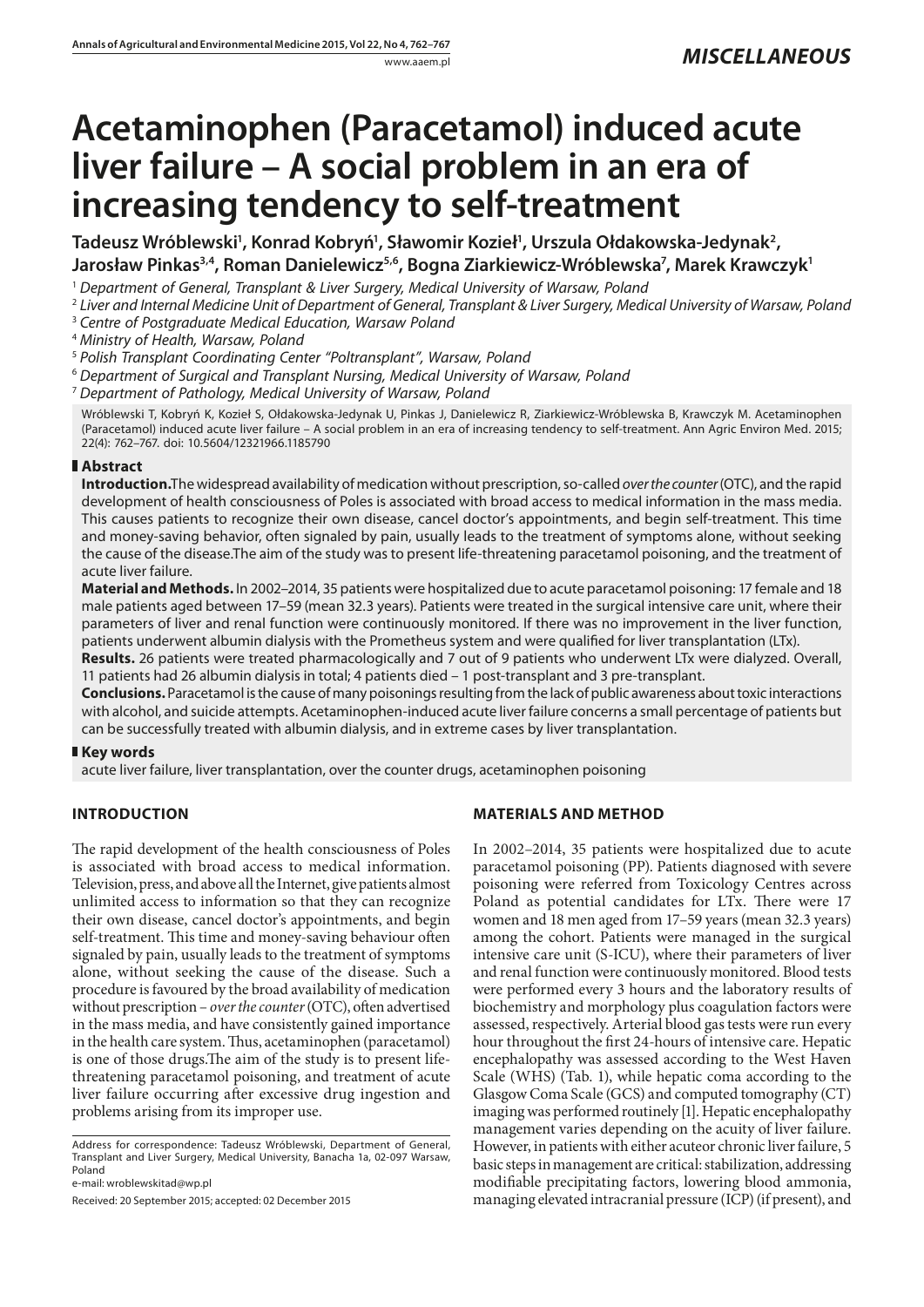Tadeusz Wróblewski, Konrad Kobryń, Sławomir Kozieł, Urszula Ołdakowska-Jedynak, Jarosław Pinkas, Roman Danielewicz et al. Acetaminophen (Paracetamol)…

**Table 1.** West-Haven Criteria for Hepatic Encephalopathy (HE)

| Grade |                            | Consciousness Intellect and Behavior     | <b>NeurologicFindings</b>                                               |
|-------|----------------------------|------------------------------------------|-------------------------------------------------------------------------|
| O     | Normal                     | Normal                                   | Normal examination: if<br>impaired psychomotor<br>testing, consider MHE |
|       | Mildlack of<br>awareness   | Shortenedattentionspan                   | Impaired addition or<br>subtraction; mild asterixis or<br>tremor        |
|       | Lethargic                  | Disoriented:<br>Inappropriatebehavior    | Obviousasterixis; Slurred<br>speech                                     |
| 3     | Somnolent<br>but arousable | Gross disorientation;<br>Bizarrebehavior | Muscular rigidity and clonus;<br>Hyperreflexia                          |
|       | Coma                       | Coma                                     | Decerebrateposturing                                                    |
|       |                            |                                          |                                                                         |

managing complications of liver failure that can contribute to encephalopathy, particularly hyponatremia [2, 3].

Increase in transaminase levels, coagulation deficiencies, as well as impaired consciousness including coma, were signs indicating patients for urgent LTx, based on the King's College Criteria (Tab. 2) [4]. While waiting for a donor liver, the patients were treated with albumin dialysis with the use of FPS-Prometheus. N-acetylcysteine administration was continued according to paracetamol poisoning treatment guidelines. Extreme coagulant deficiency was supplemented with packed fresh frozen plasma (pFFP) transfusions, and in patients with elevated risk of bleeding, an intravenous (i.v.) infusion of prothrombin complex concentrate (Octaplex – Octapharma, Coventry, UK) was administered. Factors denying the patient albumin dialysis were: persistent low blood pressure (systolic blood pressure, SBP <55mmHg) despite continuous infusion of amine pressors, signs of active bleeding, regardless of its source, clinical features of central nervous system herniation, symptoms of disseminated intravascular coagulation (DIC) and thrombocytopenia of consumption.

**Table 2.** King's College Criteria for Acetaminophen-induced Acute Liver Failure

| or all 3 of the following:        |
|-----------------------------------|
|                                   |
| INR > 6.5                         |
| Creatinine> 3,3mg/dl (>300µmol/l) |
| HE grade 3-4                      |

Since 2002, albumin dialysis has been performed using a system called Prometheus, which includes a Fresenius 4008 H unit and Fractionated Plasma Separation and Adsorption System (FPSA), comprised of an albumin filter Albu-Flow and 2 adsorption columns: Prometh-1 and Prometh-2 (Fresenius Medical Care AG, Bad Homburg, Germany) [4, 5]. During the first phase of the procedure, the blood of the patient flows through an albumin filter made of polysulfide (AlbuFlow), within which protein molecules of 400,000 Daltons in size are separated. Next, the albumins pass through a system of absorbers (Prometh-1 and Prometh-2). Within the absorbers, organic substances bind together, such as aromatic amino acids, phenols, bile acids and bilirubin (including indirect bilirubin). The purified albumins are recombined again with the blood, which in the second phase of the procedure, pass through a conventional dialyzing filter FX 50, where elimination of toxic

**Table 3.** Median laboratory values of cohort admitted to the Department with Acetaminophen-induced Acute Liver Failure as potential recipients of LTx

| Variables                            | Mean Value          | Range                | Normalvalues        |
|--------------------------------------|---------------------|----------------------|---------------------|
| pH (venous)                          | 7.3                 | $7,27 - 7,4$         | $7.32 - 7.42$       |
| Prothrombintime (PT)                 | 63s                 | $44 - 100$ s         | $15 - 18s$          |
| International Normalized Ratio (INR) | 3.8                 | $2.4 - 7.6$          | $0.8 - 1.6$         |
| Creatinine                           | $2.2 \text{ mg/dl}$ | $1.2 - 3.2$<br>mg/dl | $<$ 1 mg/dl         |
| Aspartateaminotransferase (AST)      | 2400U/L             | 1800-6750<br>U/I     | 30 U/I              |
| Alanineaminotransferase (ALT)        | 2300 U/I            | 1500-5200<br>U/I     | 30 U/I              |
| Glycemia                             | 56 mg/dl            | $42 - 76$<br>mg/dl   | $60 - 100$<br>mg/dl |
| Platelets (PLT)                      | 30 G/I              | 15-70 G/I            | 120-250 G/I         |

substances soluble in water (including ammonia, urea, and creatinine) is carried out. Subsequently, through the venous line, the blood is returned to the patient. The treatment is carried out using double-channel dialyzing catheters.

Liver transplantation, similar to cases of elective transplants, herein selection criteria of the donor to the recipient are based upon compatibility of blood groups: ABO. In many cases of PP, however, transplantation of a mismatched liver graft is unavoidable. Such a situations occur when the systems of albumin dialysis and blood filtration do not improve the general health management of patients and their condition steadily worsens. In patients with acute liver failure (ALF), including paracetamol poisoning, due to the lack of collateral circulation detouring the liver which is usually present in patients with a chronic hepatic disease leading to cirrhosis, LTx is routinely performed with the use of an extra-corporeal veno-venous bypass. Cannulas for the bypass are inserted into the femoral and portal veins, through which blood is pumped by the bio-pump [6, 7]. The liver is then always removed along with the intrahepatic inferior vena cava – this type of LTx is named classic liver transplantation. The blood flow induced by and through the bio-pump begins the surgical procedure and carries on throughout until all venous anastomosis have been performed (Figs. 1, 2). De-cannulation is performed routinely after venous reperfusion of the liver graft and before the arterial anastomosis. Transplantation is completed following the biliary anastomosis.

#### **RESULTS**

There were 35 patients referred to the Department of General Transplant and Liver Surgery at the Medical University in Warsaw as potential candidates for liver transplantation, all of whom were transferred from other centers providing treatment following toxic poisoning in Poland. They were patients in whom treatment with N-acetylcysteine was unsuccessful, and liver function tests as well as the neurological condition had systematically worsened. Assessing the state of consciousness of these patients using the WHS, it was found that 10 of them (28.5%) were in grade 0, 22 patients (63%) in grades II and III, and 3 patients in grade IV of hepatic coma. When assessing the general condition of patients by the Kings College classification, more than a half of the patients (19/35) qualified for albumin dialysis and LTx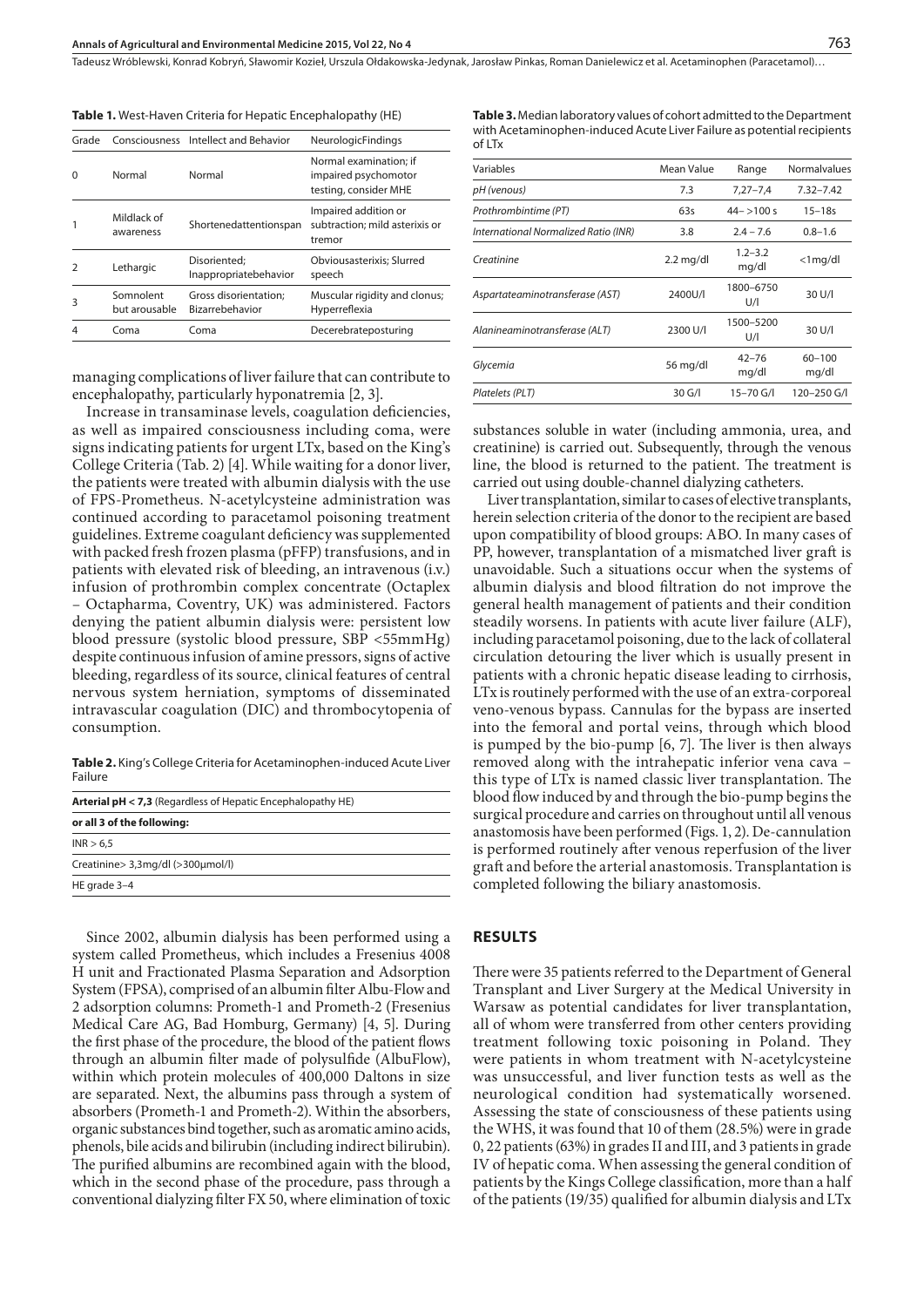Tadeusz Wróblewski, Konrad Kobryń, Sławomir Kozieł, Urszula Ołdakowska-Jedynak, Jarosław Pinkas, Roman Danielewicz et al. Acetaminophen (Paracetamol)…



**Figure 1.** Classic technique of Liver Transplantation. Drawing of the removed liver along with the intrahepatic inferior vena cava and extracorporeal veno-venous bypass with cannulation of the femoral vein (A), portal vein (B) and axillary vein (D). Biopump (D)



Figure 2. Classic technique used in patients with acetaminophen-induced ALF. Transplantation of new liver graft with end-to-end suprahepatic (A), infrahepatic (B) veno-venous anastomosis. Portal (C), arterial (D), biliary (E) anastomosis [5]

on admission to the hospital. Significant coagulant disorders and anaemia were leveled out on a regular basis through pFFP and packed red blood cell (pRBC) transfusions. On average, a transfusion rate of 6 units of pFFP and 4 units of pRBC per patient were noted. In 5 cases, haematuria was observed and treated with repetitive saline flushing of the bladder through a 3-way Foley catheter. In one case, there was a tamponade of the bladder due to blood clot accumulation as a result of concomitant narrowing of the urethra. This was treated by performing a percutaneous cystostomy and inserting a

cystoscope, and mechanically crushing the formed clots into smaller ones in order to empty the bladder of the residing content with suction. Once only debris was left, a 20FR 3-way Foley catheter was implemented for intensive and continuous flushing of the contents with saline solution.

In 11 cases, gastrointestinal bleeding (GIB) occurred and was treated endoscopically. Only in 3 cases it turned out to be bleeding from ruptured varices of the esophagus and gastric fundus, which occurred in patients with concomitant alcoholic cirrhosis of the liver after ingestion of a significant quantity of paracetamol. These patients were initially treated with endoscopic variceal banding, and the injection of n-Butyl-2-Cyanoacrylate tissue glue into the gastric varices. Due to the severe coagulopathy, treatment of esophageal and cardia varices was unsuccessful. Therefore, in the above cases, a 30mm in diameter, 20mm wide 135mm long, covered, self-expandable DANIS stent (ELLA-CS, Czech Rep.) was applied. The stent was placed endoscopically, by compressing the ruptured varices of the esophagus and cardia until the bleeding stopped.

11 patients who were admitted to the Department underwent 26 sessions of dialysis in total. Liver transplantation was performed in 9 patients, of whom 7 had albumin dialysis preceding LTx, which represents 25% of all patients treated due to paracetamol poisoning. During all the liver transplantations, 2 units of the coagulant concentrate Octaplex was routinely administered. In these patients, it was possible to perform 2–3 sessions of albumin dialysis prior to transplantation. One patient died after LTx on the  $5<sup>th</sup>$  fifth post-operative day due to central nervous system hemorrhageof the brain stem. The remaining patients survived liver transplantation and the postoperative course was uneventful.

The remaining 26 patients were not treated surgically. In this group, albumin dialysis was performed in 4 patients. One patient survived following 3 sessions of albumin dialysis, but 3 patients died. They could not be considered for liver transplantation due to their severe condition and neurological symptoms as a consequence of coagulation disorders and haemorrhage to the ventricles of the brain. The median duration of one session of albumin dialysis was 7.5 hours. The shortest treatment lasted for 6 hours, the longest 9 hours and 59 minutes. One procedure was completed before the scheduled time due to increasing signs of heart failure with a significant drop blood pressure below 50 mmHg. In the remaining 22 patients, after intensive care, monitoring of vital signs and equalization of coagulant disorders, together with fluid and electrolyte management, a gradual improvement in general condition and normalization of liver function was observed. In total, 31 of the 35 patients (88.8%) survived acute paracetamol poisoning, including the 8 patients who underwent liver transplantation. The outcomes of treatment are characterized in Table 4. The length of stay in the Department ranged from 1–45 days (mean 11.7 days).

**Table 4.** Acetaminophen-induced ALF group characteristics

|                                  | LTxaroup | Non-LTxgroup | Total |
|----------------------------------|----------|--------------|-------|
| No. ofPatients                   |          | 26           | 35    |
| PatientstreatedwithoutPrometheus |          | 22           | 24    |
| PatientstreatedusingPrometheus   |          |              |       |
| Mortality                        |          |              |       |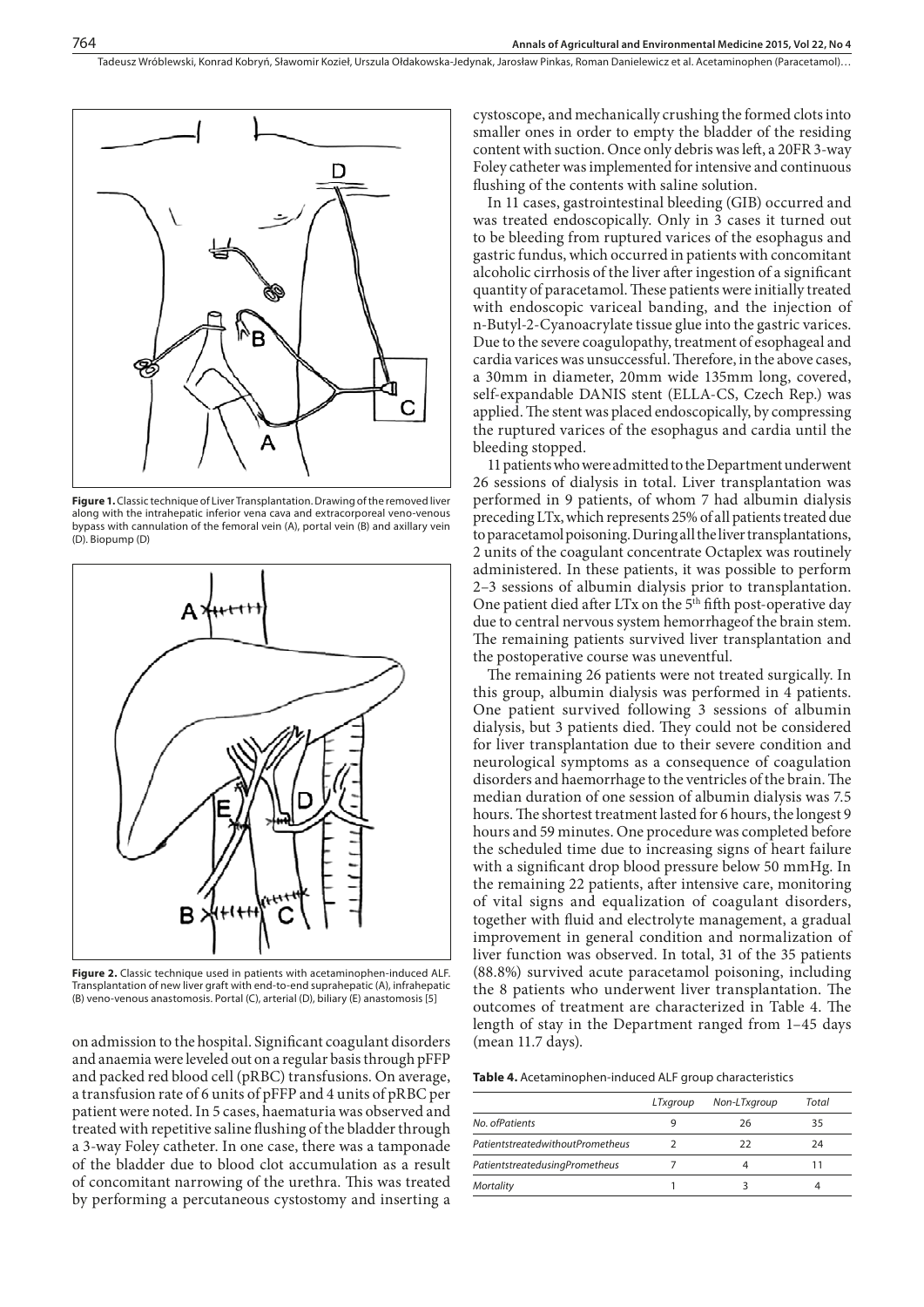#### **DISCUSSION**

According to the World Health Organization (WHO), the definition of 'self-medication' is understood as the use of drugs by a consumer to treat diseases or symptoms identified by himor herself. These are primarily non-steroidal anti-inflammatory drugs (NSAID) (57%), other supplements used for common colds and influenza (19.5%), vitamins and minerals (13.5%), in the minority, cardiac (5%) and colic medication (2%). As many as three-quarters of Poles state that they use OTC medication without medical consultation [8].

Self-medication drugs are not a homogeneous group of products. Taking into account the criteria related to their use and purpose, 4 main categories can be distinguished:

1) medication available without a prescription;

2)nutritional supplements;

3)dietary foods for particular nutritional uses;

4)medical wares.

Drug-induced liver injury (DILI) is defined as a liver injury due to xenobiotics, herbs, or medications that leads to either liver dysfunction or abnormal liver serology, in the setting of no other identifiable cause. DILI has been associated with more than 1,000 medications and in the United States is the most common cause of acute liver failure, accounting for approximately 50% of fulminant cases. While retrospective studies have shown acetaminophen to be the most common cause of DILI, studies in liver transplant patients have demonstrated antibiotics and immunosuppressive agents, such as tacrolimus and azathioprine, as the top causes [9, 10, 11]. In the USA, the OTC market represents 5% of the entire pharmaceutical market. It would seem that this is a small part, but the value of the entire drug market is \$290 billion, of which OTC drugs account for about \$15 billion [12]. The USA is considered to be a country with easy access to medicines without a prescription, has high current safety requirements, and is a country in which satisfaction with the use of drugs without a prescription is the greatest. Such satisfaction is declared by up to 92% of people taking selfmedication (compared with 83% in the UK, 80% in Canada and 75% in Australia) [13]. In the UK, the market for OTC medication represents nearly 16% of the pharmaceutical market, which amounts to almost  $\pounds 3$  billion a year [14].

The Polish market of OTC drugs takes just over onequarter (26%) of the value of the pharmaceutical market and relatively represents the highest value in the Europe Union [15]. Relatively, because in Poland OTC medication is expensive, the high market value therefore does not mean that the Poles consume significantly more of these drugs than other nations. In 2013, the value of the segment of products without prescription amounted to 8.9 billionPLN in pharmaceutical sales, which was an increase of 5.8% compared to 2012. The biggest share in sales was represented by the category of products registered as OTC (5.8 billion PLN), which recorded an increase of 4.0% compared to 2012. The dietary supplements category, when it comes to their placement in the entire segment, ranks second (2.3 billion PLN), also being an increase of 7.1% compared to 2012. The increase in value does not stem only from the increased consumption of drugs, but also from the increase in their prices.

The widespread availability of paracetamol and accumulation of the drug, which can be found in different complex formulations and under a variety of brand names, called polypharmacy, can lead to acute poisoning, especially through suicide attempts involving the ingestion of significant quantities of pills easily purchased everywhere (petrol stations, grocery stores and supermarkets) cause significant damage to hepatocytes and the manifestation of acute liver failure. Patients with acute paracetamol poisoning account for only a small percentage of the total number of patients treated in toxicology departments. The majority of toxicity cases, including ALF, associated with the ingestion of paracetamol were due to chronic poisoning. This finding constitutes an important warning regarding paracetamol chronic poisoning, and clinicians should have a higher index of clinical suspicion for this entity [16, 17, 18, 19, 20].

In Poland, there is no central data and patients' recording system for those who experienced toxic poisoning. Based on data by courtesy of the directors of 8 of the 10 Toxicology Centres treating patient poisonings in Poland, an estimated 800–1,000 patients are treated due to paracetamol poisoning per year. However, only a fraction of this group, representing less than 5%, present severe poisoning. Among them, the largest group of over 70% of paracetamol ingestion and poisoning are due to suicide attempts, 20% is represented by patients combining high doses of acetaminophen with alcohol, while the remaining 10% stand for all forms of polypharmacy. The great majority of patients treated because of drug poisoning come from urban environments.

All patients with severe hepatic impairment transferred to the Department are initially placed in the S-ICU. During the intensive monitoring of vital signs in this group of patients, symptoms of gastrointestinal bleeding were observed which required urgent diagnosis and endoscopic treatment. A particular problem involved patients in whom paracetamol poisoning imposed on co-existing liver cirrhosis and portal hypertension. Bleeding from the upper gastrointestinal tract was contained by esophageal variceal banding, injection of histoacryl tissue glue in the gastric fundus varices, and ulcers of the stomach and duodenum [21].

Unsuccessful management of GIB with the use of the above-mentioned methods required their temporary compression through the use of self-expandable stents placed endoscopically in the esophagus. This solution originated through many years experience when managing perforations of the esophagus in advanced cancer which prevented mediastinitis. Once the haemorrhage had been stopped and the patient's general condition significantly improved, the stent was removed endoscopically no later than 10 days after the procedure [22, 23, 24]. Signs of tamponade of the bladder by blood clots was an indication for continuous flushing of the bladder with saline through a 3-way Foley catheter. In one case, a patient with a constricted urethra was treated by performing a percutaneous suprapubic cystostomy, inserting a cystoscope, and mechanically crushing the formed clots into smaller ones in order to empty the bladder of the residual content with suction. Once only debris was left, a 20FR 3-way Foley catheter was implemented for the permanent flushing of the contents with saline solution [25]. Situations in which signs of hepatic failure progress, make these patients eligible for liver transplantation, which is the only effective treatment [26, 27]. Unfortunately, the waiting time for a liver transplant from a deceased donor is sometimes prolonged, even though the patients are reported to the national coordinating institution (Poltransplant), placing donor organs in Poland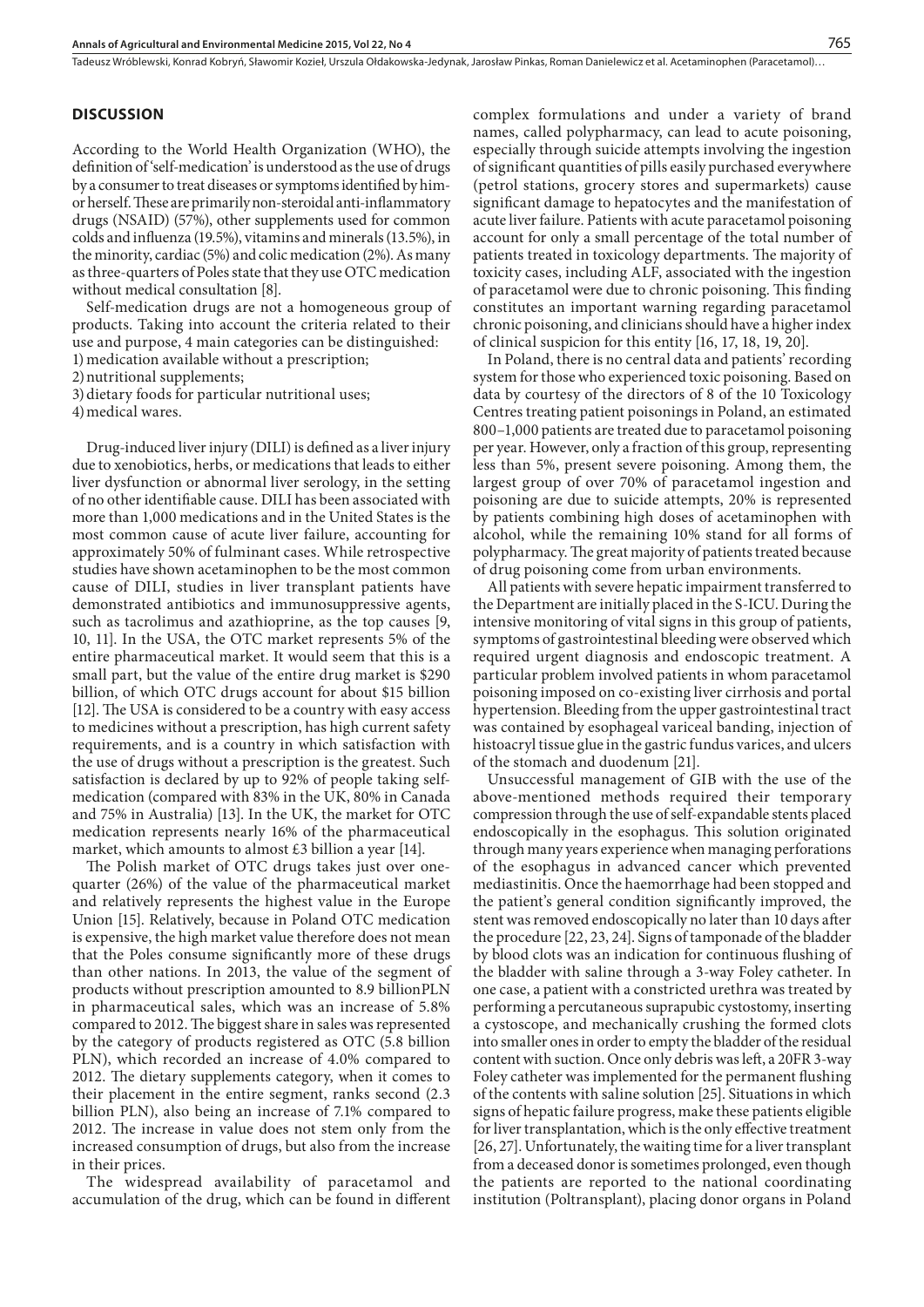for a super-urgent recipient. In such cases, the albumin dialyzing systems are used if vital signs allow this therapy. New methods of utilizing the conventional process of extracorporeal haemodialysis and the phenomenon of filtration and adsorption, which are designed to eliminate toxins accumulated as a result of the impairment of detoxification in the course of liver failure, are the Single-Pass Albumin Dialysis (SPAD), Molecular Adsorbents Recirculating System (MARS) and Prometheus System. The basis of the first 2 methods is albumin dialysis. The Prometheus system of albumin dialysis is a new type during which albumins are isolated from the patient's blood – Fractionated Plasma Separation and Adsorption System (FPSA). This system is a combination of classical haemodialysis and the FPSA methods developed by Falkenhagen in 1999. In the presented group of patients during procedures performed by the Prometheus system, its detoxification effect was primarily observed.

The use of filter FX50 and absorbers allows for a significant reduction of ammonia and bilirubin in serum concentrations. An increased concentration of ammonia in the serum causes adverse effects on the central nervous system, leading to the development of cerebral oedema, which has been shown in several studies. In patients with symptoms of hepatorenal syndrome, a significant reduction in the serum levels of creatinine and urea were noted and urine flow was obtained. This treatment also assisted in aligning the acid-base and water-electrolyte disorders. It seems that albumin dialyzing systems such as MARS and Prometheus can be used in the symptomatic treatment of patients with hepatic failure before the planned organ transplantation. Evaluation of the effectiveness of this method, however, requires the continuation of clinical trials on a larger group of patients [28].

At the Department of General, Transplant and Liver Surgery of the Medical University in Warsaw, by the end of 2013 more than 1,500 liver transplantations from deceased donors had been performed. In the case of liver transplantation for acute liver failure caused by paracetamol and Amanita Phalloidespoisoning, LTx was routinely performed with the use of extra-corporeal veno-venous bypass for the reason that this minor group of patients does not present hepatic cirrhosis and portal hypertension, and therefore have no collateral circulation bypassing the liver. In these patients, closure of the portal vein during a typical liver transplantation performed in the Department using the piggy-back technique, can cause sudden retention and hypertension at the confluenceof the portal vein. This results in excessive amounts of potassium ions being released from hypoxic cells into the portal bloodstream, creating lactic acidosis. The effect of this may be a severe post-reperfusion syndrome, presenting itself as a dynamic drop in blood pressure, cardiac arrhythmias, including cardiac arrest and death in asystole at the time of reperfusion of the transplanted liver. After each transplantation, therapy is needed against graft rejection by the host, and therefore administration of immunosuppressive drugs is necessary and must be continued throughout the duration of the recipient's life. Firstly, this enables the functioning of the graft, but secondly, it also weakens the immune system of recipients, promoting the development of infections and tumors, in particular, post-transplant lymphoproliferative diseases.

The estimated annual cost of treating acetaminophen poisoned patients in Poland is approximately 5 million

PLN which, in comparison to the value of the OTC market, represents 1/200 of its value [29]. Unfortunately, in Poland, there is no central database of drug poisonings. It is therefore difficult to draw conclusions and establish trends and strategies for prevention protocols. Shifting a few percent of income on awareness-raising campaigns of the dangers accompanying drug overdose could improve the knowledgeable use of drugs with less possibilities of overdose. Suicide attempts often using paracetamol, however, cannot be avoided, although in the literature there are opinions that these drugs should continue to be sold without a prescription, but only by pharmacies and drug stores. In cases of drug overdose, only the speed of response in patients in whom attempted suicide is suspected can be improved by implementing treatment with the appropriate antidote. In Poland, there are many centres with albumin dialyzing systems, which are of particular importance and application in liver transplant centres. However, the life-saving procedure in the most severe cases of paracetamol-induced acute liver failure remains liver transplantation, but in Poland there are only 5 such liver transplant centres.

### **CONCLUSIONS**

It must be emphasized that in Poland it is necessary to immediately build a centralized, computerized registry of poisonings and outcomes of poisoning-treated patients. Analyzing the data collected in such a registry would allow not prevent self-treatment, but indicate a far-reaching prevention of poisonings and rational self-medication. The huge promotion of OTC drugs in the media and lack of social education towards consumer awareness of possible and very serious side-effects of acetaminophen poisoning leads to common abuse of this drug. Fortunately, however, with the particular educational problems faced in the rural environment, few people die of paracetamol overdoses due to very early detoxification treatment. Acute liver failure in the course of paracetamol poisoning, usually through suicide attempts, is explained in the medical part of this study. The section also includes treatment for the most severe forms of poisoning treated with life supporting albumin dialysis that prolongs patient survival until liver transplantation. The presented acute complications of paracetamol poisoning summarize what might happen in the case of further development of the OTC drug market in Poland, and the absence of a broad campaign expanding the awareness of society.

#### **REFERENCES**

- 1. Ferenci P, Lockwood A, Mullen K, Tarter R, Weissenborn K, Blei AT, et al. Hepatic encephalopathy-definition, nomenclature, diagnosis, and quantification: final report of the working party at the 11th World Congresses of Gastroenterology, Vienna. Hepatology 1998; 35(2002): pp. 716–721.
- 2. Frontera JA. Management of hepatic encephalopathy. Curr Treat Options Neurol. 2014 Jun; 16(6): 297.
- 3. Willars C. Update in intensive care medicine: acute liver failure. Initial management, supportive treatment and who to transplant. Curr Opin Crit Care. 2014 Apr; 20(2): 202–9.
- 4. Skwarek A, Grodzicki M, Kotulski M, Zieniewicz K, Krawczyk M. Zastosowanie systemu Prometheus® w leczeniu niewydolności wątroby przeszczepionej w przebiegu zakażenia wirusem HCV de novo. Wideochir Tech Małoinwaz. 2006; 2: 70–76 [in Polish].